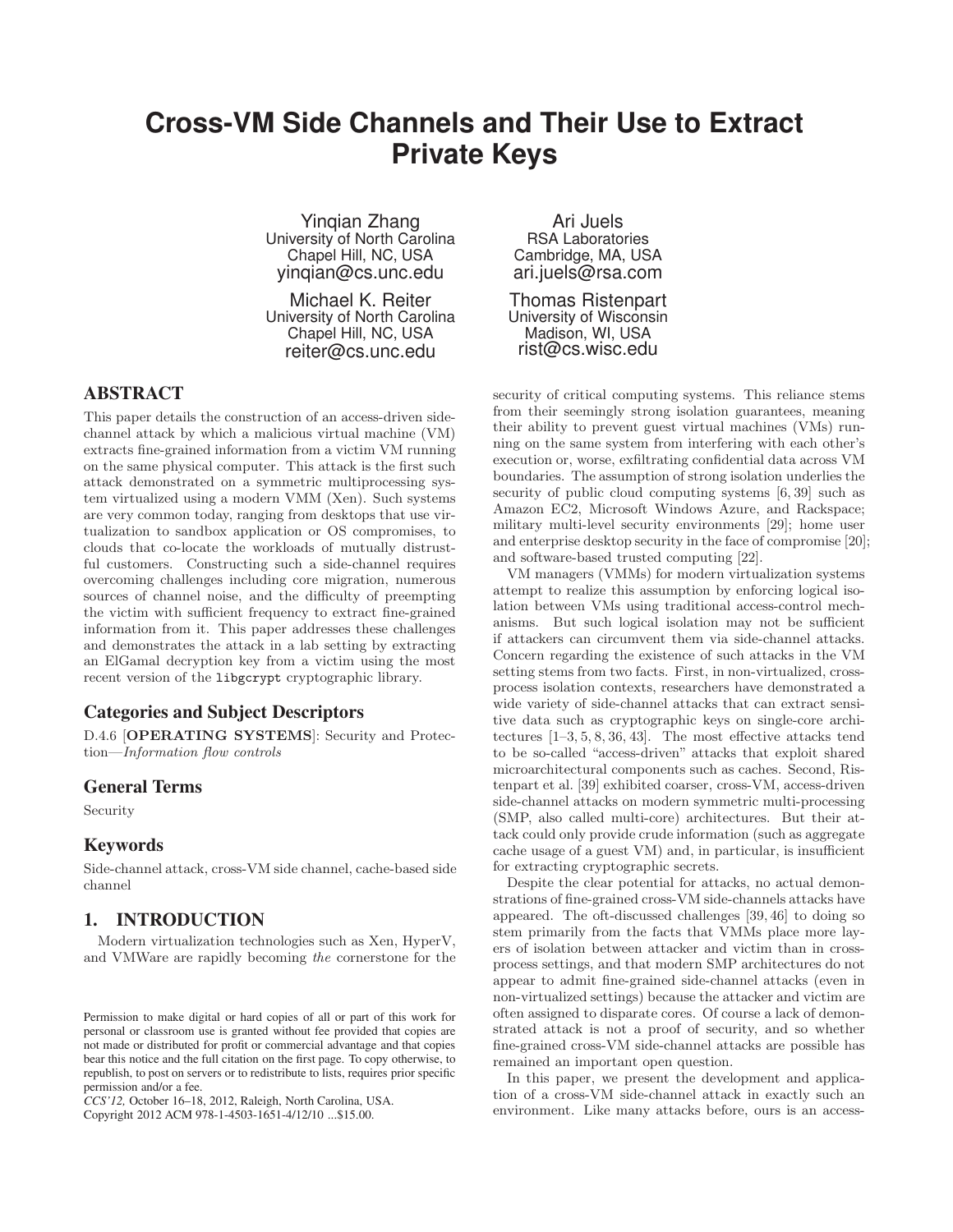driven attack in which the attacker VM alternates execution with the victim VM and leverages processor caches to observe behavior of the victim. However, we believe many of the techniques we employ to accomplish this effectively and with high fidelity in a virtualized SMP environment are novel. In particular, we provide an account of how to overcome three classes of significant challenges in this environment: (i) inducing regular and frequent attacker-VM execution despite the coarse scheduling quanta used by VMM schedulers; (ii) overcoming sources of noise in the information available via the cache timing channel, both due to hardware features (e.g., CPU power saving) and due to software ones (e.g., VMM execution); and (iii) dealing with core migrations, which give rise to cache "readings" with no information of interest to the attacker (i.e., the victim was migrated to a core not shared by the attacker). Finally, we customize our attack to the task of extracting a private decryption key from the victim and specifically show how to "stitch together" these intermittent, partial observations of the victim VM activity to assemble an entire private key.

As we demonstrate in a lab testbed, our attack establishes a side-channel of sufficient fidelity that an attacker VM can extract a private ElGamal decryption key from a co-resident victim VM running Gnu Privacy Guard (GnuPG) [24], a popular software package that implements the OpenPGP e-mail encryption standard [14]. The underlying vulnerable code actually lies in the most recent version of the libgcrypt library, which is used by other applications and deployed widely. Specifically, we show that the attacker VM's monitoring of a victim's repeated exponentiations over the course of a few hours provides it enough information to reconstruct the victim's 457-bit private exponent accompanying a 4096 bit modulus with very high accuracy—so high that the attacker was then left to search fewer than 10, 000 possible exponents to find the right one.

We stress, moreover, that much about our attack generalizes beyond ElGamal decryption (or, more generally, discovering private exponents used in modular exponentiations) in libgcrypt. In particular, our techniques for preempting the victim frequently for observation and sidestepping several sources of cache noise are independent of the use to which the side-channel is put. Even those components that we necessarily tune toward ElGamal private-key extraction, and the pipeline of components overall, should provide a roadmap for constructing side-channels for other ends. We thus believe that our work serves as a cautionary note for those who rely on virtualization for guarding highly sensitive secrets of many types, as well as motivation for the research community to endeavor to improve the isolation properties that modern VMMs provide to a range of applications.

## **2. BACKGROUND**

Side-channel attacks and their use to extract cryptographic keys from a victim device or process have been studied in a variety of settings. These attacks are generally categorized into one of three classes. A *time-driven* side-channel attack is possible when the *total* execution times of cryptographic operations with a fixed key are influenced by the value of the key, e.g., due to the structure of the cryptographic implementation or due to system-level effects such as cache evictions. This influence can be exploited by an attacker who can measure many such timings to statistically infer information about the key  $(e.g., [4, 11, 13, 26])$ . In the

context of our work, the most relevant research of this type is due to Weiß et al. [46]. This work mounted a time-driven attack against an embedded uniprocessor device virtualized by the L4 microkernel. Their techniques do not translate to the style of attack we pursue (see below) or the virtualized SMP environment in which we attempt it.

A second class of side-channel attacks is *trace-driven*. These attacks continuously monitor some aspect of a device throughout a cryptographic operation, such as the device's power draw (e.g., [25]) or electromagnetic emanations (e.g., [21, 38]). The ability to *continuously* monitor the device makes these attacks quite powerful but typically requires physical proximity to the device, which we do not assume here.

The third class of side-channel attack, of which ours is an example, is an *access-driven* attack, in which the attacker runs a program on the system that is performing the cryptographic operation of interest. The attacker program monitors usage of a shared architectural component to learn information about the key, e.g., the data cache [36, 43], instruction cache [1,2], floating-point multiplier [5], or branchprediction cache [3]. The strongest attacks in this class, first demonstrated only recently [2, 8], are referred to as *asynchronous*, meaning that they do not require the attacker to achieve precisely timed observations of the victim by actively triggering victim operations. These attacks leverage CPUs with simultaneous multi-threading (SMT) or the ability to game operating system process schedulers; none were shown to work in symmetric multi-processing (SMP) settings. The contribution of this paper is to extend the class of asynchronous, access-driven attacks to VMs running on virtualized SMP systems.

The closest work in this area is due to Ristenpart et al. [39], who gave an access-driven data-cache side channel sufficient for learning coarse-grained information, such as the current load, of a co-resident victim VM. They did not offer any evidence, however, that fine-grained information such as keys could be extracted through cross-VM side-channels. Subsequent work [48, 49] showed how to build various covert channels in cross-VM SMP settings, but these require cooperating VMs and so cannot be used as a side-channel attacks. Also of interest is work of Owens and Wang [34], who gave an access-driven attack for fingerprinting the OS of a victim VM by leveraging memory deduplication in the VMWare ESXi hypervisor. They did not show how to extract finegrained information such as cryptographic keys.

To our knowledge, no prior works have demonstrated cross-VM side-channels with sufficient fidelity to extract cryptographic keys, however; this is what we show here. Moreover, as discussed next, the features of virtualized SMP systems are such that new techniques are required to succeed.

# **3. OVERVIEW AND CHALLENGES**

Attack setting. The setting under consideration is the use of confidential data, such as cryptographic keys, in a VM. Our investigations presume an attacker that has in some manner achieved control of a VM co-resident on the same physical computer as the victim VM, such as by compromising an existing VM that is co-resident with the victim.

We focus on the Xen virtualization platform [9] running on contemporary hardware architectures. Our attack setting is inspired not only by public clouds such as Amazon EC2 and Rackspace, but also by other Xen use cases. For ex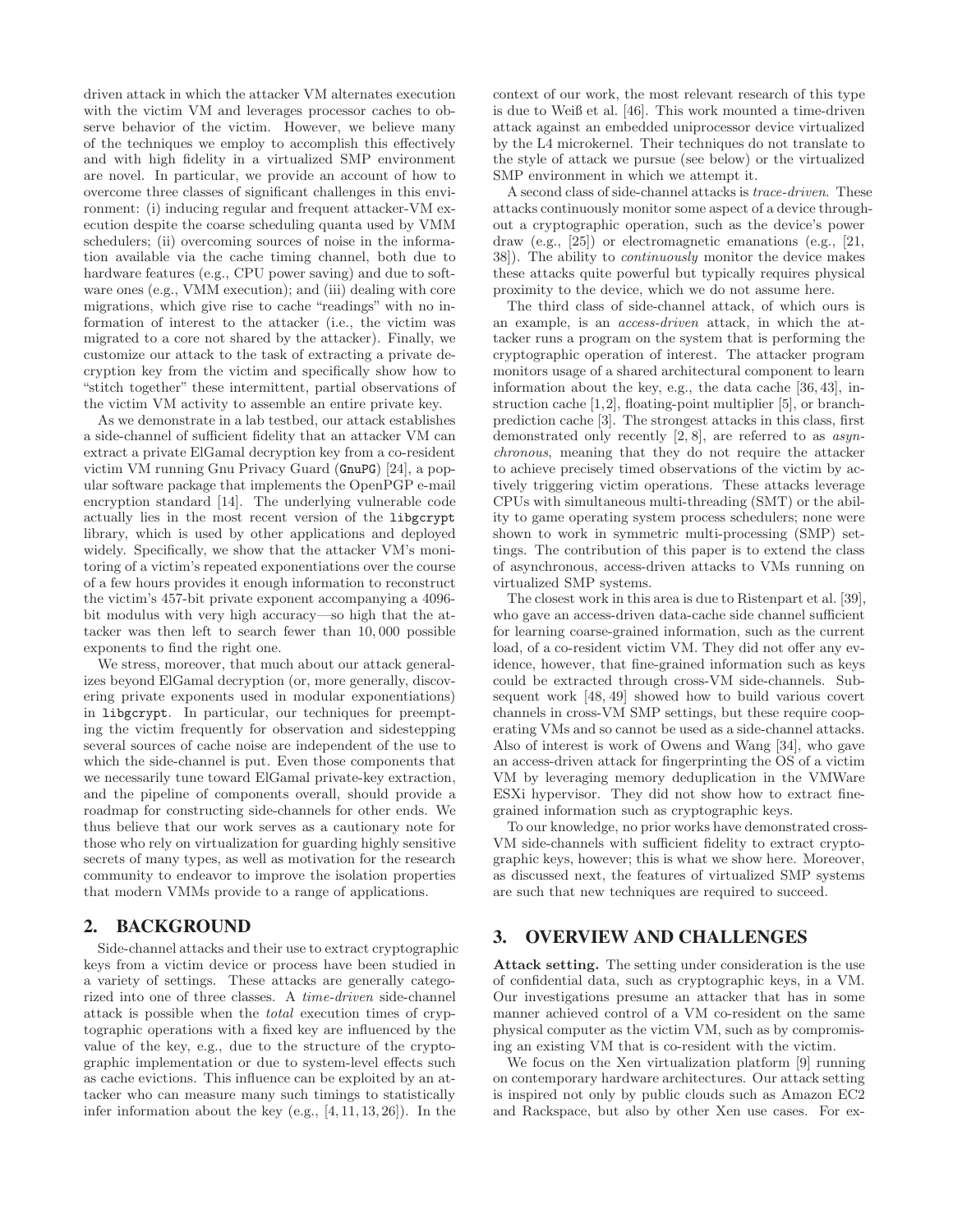ample, many virtual desktop infrastructure (VDI) solutions (e.g., Citrix XenDesktop) are configured similarly, where virtual desktops and applications are hosted in centralized datacenters on top of a XenServer hypervisor and delivered remotely to end user devices via network connections. Another representative use case separates operating systems into several components with different privilege levels and that are isolated by virtualization [20, 37]. An example of such systems is Qubes [41], which is an open source operating system run as multiple virtual machines on a Xen hypervisor.

In terms of computer architecture, we target modern multicore processors without SMT capabilities or with SMT disabled. This choice is primarily motivated by contemporary processors used in public clouds such as Amazon AWS and Microsoft Azure, whose SMT features are intentionally disabled, if equipped, since SMT can facilitate cache-based side channel attacks [28].

We assume the attacker and victim are separate Xen DomU guest VMs, each assigned some number of disjoint virtual CPUs (VCPUs). A distinguished guest VM, Dom0, handles administrative tasks and some privileged device drivers and is also assigned some number of VCPUs. The Xen credit scheduler [16] assigns VCPUs to the physical cores (termed PCPUs in Xen's context), with periodic migrations of VC-PUs amongst the cores.

Our threat model assumes that Xen maintains logical isolation between mutually untrusting co-resident VMs, and that the attacker is unable to exploit software vulnerabilities that allow it to take control of the entire physical node. We assume the attacker knows the software running on the victim VM and has access to a copy of it.

The attack we consider will therefore uses cross-VM sidechannels to reveal a code path taken by the victim application. We will use as a running example—and practically relevant target—a cryptographic algorithm whose code-path is secret-key dependent (look ahead to Fig. 2). However, most steps of our side-channel attack are agnostic to the purpose for which the side-channel will be used.

Constructing such a side channel encounters significant challenges in this cross-VM SMP setting. We here discuss three key challenge areas and overview the techniques we develop to overcome them.

Challenge 1: Observation granularity. The way Xen scheduling works in our SMP setting makes spying on a victim VM challenging, particularly when one wants to use per-core microarchitectural features as a side channel. For example, the L1 caches contain the most potential for damaging side-channels [36], but these are not shared across different cores. An attacker must therefore try to arrange to frequently alternate execution on the same core with the victim so that it can measure side-effects of the victim's execution. This strategy has been shown to be successful in single-core, non-virtualized settings [8, 32, 43] by attackers that game OS process scheduling. But no gaming of VMM scheduling suitable for fine-grained side-channels has been reported, and the default scheduling regime in Xen would seem to bar frequent observations: the credit scheduler normally reschedules VMs every 30ms, while even a full 4096 bit modular exponentiation completes in about 200ms on a modern CPU core (on our local testbed, see Sec. 6). This leaves an attacker with the possibility of less than 10 sidechannel observations of it.

In Sec. 4, we overcome this challenge to use the L1 instruction cache as a vector for side-channels. We demonstrate how to use interprocess interrupts (IPIs) to abuse the Xen credit scheduler in order to arrange for frequent interruptions of the victim's execution by a spy process running from within the attacker's VM. This takes advantage of an attacker having access to multiple VCPUs and allows the spy to time individual L1 cache sets. The scheduling nuances abused are a vulnerability in their own right, enabling degradation-of-service attacks and possibly cycle-stealing attacks [44, 50].

Challenge 2: Observation noise. Even with our IPIbased spying mechanism, there exists significant noise in the measured timings of the L1 instruction cache. Beyond the noise involved in any cache-based measurements, the VMM exacerbates noise since it also uses the L1 cache when performing scheduling. Manual analysis failed to provide simple threshold-based rules to classify cache timings as being indicative of particular victim operations.

In Sec. 5.1, we use a support vector machine (SVM) to relate L1 cache observations to particular operations of the victim. A critical challenge here is gathering accurate training data, which we accomplish via careful hand instrumentation of the target victim executable. Still, the SVM is error-prone, in the sense that it classifies a small fraction of code paths incorrectly. Fortunately, for many types of victim operations, the fine granularity achieved by the attack VM's IPI-based spying can yield multiple observations per individual operation. We use the redundancy in these observations together with knowledge of the set of possible victim code paths to correct SVM output errors by means of a hidden Markov model (HMM). This is detailed in Sec. 5.2. The SVM plus HMM combination, when correctly trained, can translate a sequence of observations into a sequence of inferred operations with few errors.

Challenge 3: Core migration. Our SMP setting has attacker and victim VCPUs float amongst the various PCPUs. The administrative Dom0 VM and any other VMs may also float amongst them. This gives rise to two hurdles. First, we must determine whether an observation is associated with the victim or some other, unrelated VCPU. Second, we will only be able to spy on the victim when assigned to the same PCPU, which may coincide with only some fraction of the victim's execution.

In Sec. 5.2, we describe how the HMM mentioned above can be modified to filter out sequences corresponding to unrelated observations. In Sec. 5.3, we provide a dynamic programming algorithm, like those in bioinformatics, to "stitch" together multiple inferred code-path fragments output by the SVM+HMM and thereby construct fuller hypothesized code-paths. By observing multiple executions of the victim, we can gather sufficiently many candidate sequences to, through majority voting, output a full code path with negligible errors.

Putting it all together. Our full attack pipeline is depicted in Fig. 1. The details of our measurement stage that addresses the first challenge described above are presented in Sec. 4. The analysis of these measurements to address the second and third challenges is then broken down into three phases: cache-pattern classification (Sec. 5.1), noise reduction (Sec. 5.2), and code-path reassembly (Sec. 5.3).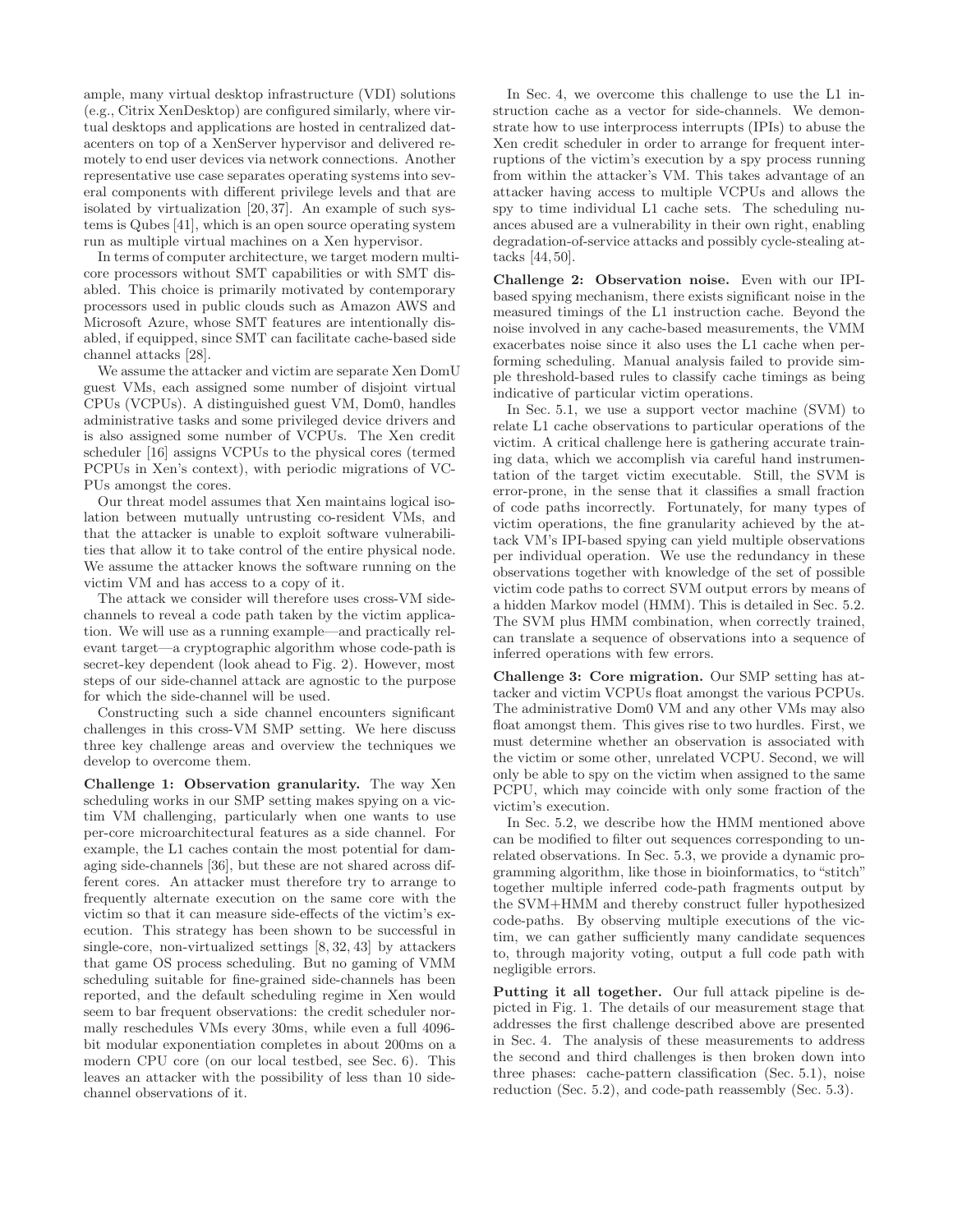

Figure 1: Diagram of the main steps in our side-channel attack.

# **4. CROSS-VM SIDE CHANNELS**

In this section, we demonstrate how an access-driven cross-VM side channel can be constructed on the L1 instruction cache in a modern x86 architecture running Xen.

## **4.1 Instruction Cache Spying**

Caches are usually *set-associative*. A w-way set-associative cache is partitioned into  $m$  sets, each with  $w$  lines of size  $b$ . So, if the size of the cache is denoted by c, we have  $m =$  $c/(w \times b)$ . For example, in the L1 instruction cache of an Intel Yorkfield processor as used in our lab testbed,  $c = 32KB$ ,  $w = 8, b = 64B$ . Hence,  $m = c/(w \times b) = 64$ . Moreover, the number of cache-line-sized memory blocks in a 4KB memory page is  $4KB/b = 64$ . Therefore, memory blocks with the same offset in a memory page will be mapped to the same cache set.

Probing the instruction cache. A basic technique for I-cache side-channels is timing how long it takes to read data from memory associated with individual cache sets, as described previously by Aciicmez  $[1]$ . To do so, we first allocate sufficiently many contiguous memory pages so that their combined size is equal to the size of the I-cache. We then divide each memory page into 64 cache-line-sized blocks. The  $i^{th}$  data block in each page will map to the same cache set. To fill the cache set associated to offset  $i$ , then, it suffices to execute an instruction within the  $i^{th}$  block of each of the allocated pages. Filling a cache set is called Prime-ing. We will also want to measure the time it takes to fill a cache set, this is called Probe-ing. To Probe the cache set associated with offset  $i$ , we executes the rdtsc instruction, then jumps to the first page's  $i^{th}$  block, which has instructions to jump to the  $i^{th}$  block of the next page, and so on. The final page jumps back to code that again executes rdtsc and calculates the elapsed time. This is repeated for each of the  $m$  cache sets to produce a vector of cache set timings.

The prime-probe protocol. A common method for conducting an access-driven cache attack is to Prime and later PROBE the cache, a so-called PRIME-PROBE protocol, as introduced by Osvik et al. [33]. More specifically, a VCPU  $U$  of the attacker's VM spies on a victim's VCPU  $V$  by measuring the cache load in the L1 instruction cache in the following manner:

PRIME: U fills one or more cache sets by the method described above.

IDLE: U waits for a prespecified PRIME-PROBE *interval* while the cache is utilized by  $V$ .

PROBE: U times the duration to refill the same cache sets to learn  $V$ 's cache activity on those sets.

Cache activity induced by  $V$  during  $U$ 's PRIME-PROBE interval will evict  $U$ 's instructions from the cache sets and replace them with  $V$ 's. This will result in a noticeably higher timing measurement in  $U$ 's PROBE phase than if there had

been little activity from  $V$ . Of course, PROBE-ing also accomplishes Prime-ing the cache sets (i.e., evicting all instructions other than  $U$ 's), and so repeatedly PROBE-ing, with one PRIME-PROBE interval between each PROBE, eliminates the need to separately conduct a Prime step.

## **4.2 Preempting the Victim**

A fundamental difficulty in an I-cache attack without SMT support is for the attacker VCPU to regain control of the PCPU resource sufficiently frequently (i.e., after the desired prime-probe interval has passed). To accomplish this, we leverage the tendency of the Xen credit scheduler to give the highest run priority to a VCPU that receives an interrupt. That is, upon receiving an interrupt, the attacker VCPU will preempt another guest VCPU running on the PCPU, provided that it is not also running with that highest priority (as a compute-bound victim would not be). As such, our attack strategy is to deliver an interrupt to the attacker VCPU every prime-probe interval.

We consider three types of interrupts to "wake up" the attacking VCPU: timer interrupts, network interrupts and inter-processor interrupts  $(IPIs).$ <sup>1</sup> Timer interrupts in a guest OS can be configured to be raised with a frequency of at most 1000Hz, but this is not sufficiently granular for our attack targets (e.g., a cryptographic key). Network interrupts, as used in OS level CPU-cycle stealing attacks by Tsafrir et al. [44], can achieve higher resolution, but in our experiments the delivery times of network interrupts varied due to batching and network effects, rendering it hard to achieve microsecond-level granularity.

We therefore turn to IPIs. In SMP systems, an IPI allows one processor to interrupt another processor or even itself. It is usually issued through an advanced programmable interrupt controller (APIC) by one core and passed to other cores via either the system bus or the APIC bus. To leverage IPIs in our attack, another attacker VCPU, henceforth called the *IPI VCPU* , executes an endless loop that issues IPIs to the attacker VCPU which is conducting the prime-probe protocol, henceforth called the *probing VCPU* . This approach works generally well but is limited by two shortcomings.

First, due to interrupt virtualization by Xen, the primeprobe interval that can be supported through IPIs cannot be arbitrarily small. In our local testbed (see Sec. 6), we find it hard to achieve a prime-probe interval that is shorter than 50,000 PCPU cycles (roughly 16 microseconds). More frequent interrupts will be accumulated and delivered together. Second, if the IPI VCPU is descheduled then this can lead to periods during which no usable observations are made. If the Xen scheduler is non-work-conserving meaning that a domain's execution time is limited to a budget, dictated by the *cap* and *weight* parameters assigned to

<sup>&</sup>lt;sup>1</sup>A fourth option is high precision event timer interrupts as used by Bangerter et al. [8], but these are not available to guests in Xen.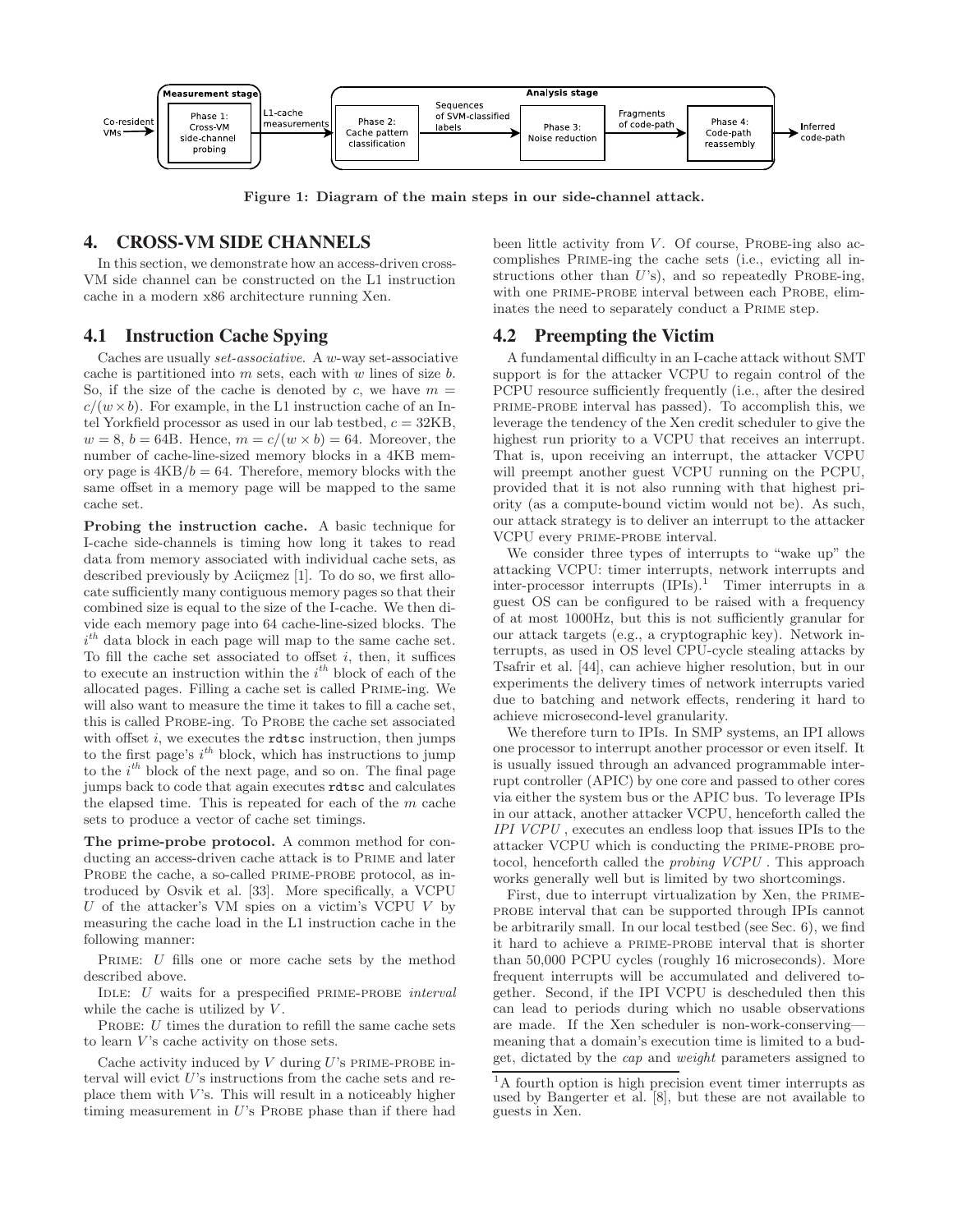it by Xen—then the IPI VCPU will be descheduled when it exceeds its budget. These periods then must be detected and any affected prime-probe instances discarded. However, if the scheduler is work-conserving (the default) and so allows a domain to exceed its budget if no other domain is occupying the PCPU, then descheduling is rare on a moderately loaded machine. It is worth noting that the probing VCPU executes so briefly that its execution appears not to be charged toward its budget by the current Xen scheduler.

## **4.3 Sources of Noise**

In this section we discuss sources of noise in the side channel described above, and how we deal with each one.

#### *4.3.1 Hardware Sources of Noise*

TLB misses. In x86 processors, hardware TLBs are usually small set-associative caches that cache the translation from virtual addresses to physical addresses. A TLB miss will cause several memory fetches. Because the TLB is flushed at each context switch, the Probe of the first cache set (see Sec. 4.1) will always involve TLB misses and so will be abnormally high; as such, the PROBE results for the first cache set will be discarded. However, in our approach, the number of memory pages used for the prime-probe protocol is small enough to avoid further TLB evictions.

Speculative execution. Modern superscalar processors usually fetch instructions in batches and execute them outof-order. In order to force the in-order execution of our PROBE code for accurate measurement, the instructions need to be serialized using instructions like cpuid and mfence.

Power saving. The speed of a PROBE may be subject to change due to PCPU power saving modes. If the attacker VM is solely occupying a PCPU core, when it finishes its PROBE and relinquishes PCPU resources, the core may be slowed to save power. When the interrupt is delivered to the attacker VCPU, it appears to take longer for the PCPU to recover from the power saving mode and, in our experience, yields a much longer effective prime-probe interval. Thus, longer-then-expected prime-probe intervals may indicate there was no victim on the same core and so their results are discarded.

#### *4.3.2 Software Sources of Noise*

Context switches. A Xen hypervisor context switch will pollute the I-cache (though less than the D-cache in our experience). Moreover, noise due to a guest OS context switch in the attacker VM may introduce additional difficulties. Although there is not much we can do about the hypervisor context-switch noise, we minimize the OS context switch noise by modifying the core affinity of all the processes in the attacker VM so that all user-space processes are assigned to the IPI VCPU, minimizing context switches on the probing VCPU. This is beneficial also because it enables the probing VCPU to relinquish the PCPU as much as possible, allowing another VCPU (hopefully, the victim's) to share its PCPU.

Address space layout randomization. Address space layout randomization (ASLR) does not interfere with our attack (with 32KB L1 cache) because the L1 cache set to which memory is retrieved is determined purely by its offset in its memory page, and because ASLR in a Linux implementation aligns libraries to page boundaries.

Emulated RDTSC instruction. In the absence of an invariant timestamp counters [18], Xen 4.0 or later emulates the rdtsc call to prevent time from going backwards. In this case, the rdtsc call is about 15 or 20 times slower than the native call [27], which diminishes the attacker VM's ability to measure the duration to PROBE a cache set. As such, the attack we describe here works much more reliably when the rdtsc call is not emulated.

Interference from other domains. One important aspect of software noise in the cache-based side channel is interference from other domains besides the victim. The fact that the attacker VCPU may observe activities of Dom0 or other domains brings about one of a major difficulties in our study: how can an attacker VM distinguish victim activity of interest from cache activity from unrelated domains (or victim activity that is not of interest)?

We discuss our solution to this hurdle in detail in Sec. 5.2, though even with our solution described there, it is beneficial if we can minimize the frequency with which Probe results reflect a VM other than the victim's. In the configurations we will consider in Sec. 6, if Dom0 is idle then the Xen scheduler will move the attacker and victim VCPU's to distinct cores most of the time. Thus, an effective strategy is to induce load on Dom0: if multiple victim VCPUs and the IPI VCPU are also busy and so together with Dom0 consume all four cores of the machine, then the probing VCPU, by relinquishing the PCPU frequently, invites another VCPU to share its PCPU with it. When the co-resident VCPU happens to be the victim's VCPU that is performing the target computation, then the PROBE results will be relevant to the attacker.

Since Dom0 is responsible for handling network packets, a general strategy to load Dom0 involves sending traffic at a reasonably high rate to an unopened port of the victim VM and/or attacker VM from a remote source. This can be especially effective since traffic filtering (e.g., via iptables) and shaping are commonly implemented in Dom0. In some cases (e.g., Amazon AWS), the attacker can even specify filtering rules to apply to traffic destined to his VM, and so he can utilize filtering rules and traffic that will together increase Dom0's CPU utilization.

# **5. CLASSIFYING CODE PATHS**

In this section we introduce a set of techniques that, when combined, can enable an attacker VM to learn the code path used by a co-resident victim VM. In settings where control flow is dependent on confidential data, this enables exfiltration of secrets across VM boundaries. While the techniques are general, for concreteness we will use as a running example the context of cryptographic key extraction and, in particular, learning the code path taken when using the classic square-and-multiply algorithm. This algorithm (and generalizations thereof) have previously been exploited in accessdriven attacks in non-virtualized settings (e.g., [1, 36]), but not in virtualized SMP systems as we explore here.

The square and multiply algorithm is depicted in Fig. 2. It efficiently computes the modular exponentiation  $x^s$  mod  $N$ using the binary representation of  $e$ , i.e.,  $e = 2^{n-1}e_n + \cdots +$  $2^{0}e_{1}$ . It is clear by observation that the sequence of function calls in a particular execution of SquareMult directly leaks e, which corresponds to the private key in many decryption or signing algorithms. We let  $M$ ,  $S$ , and  $R$  stand for calls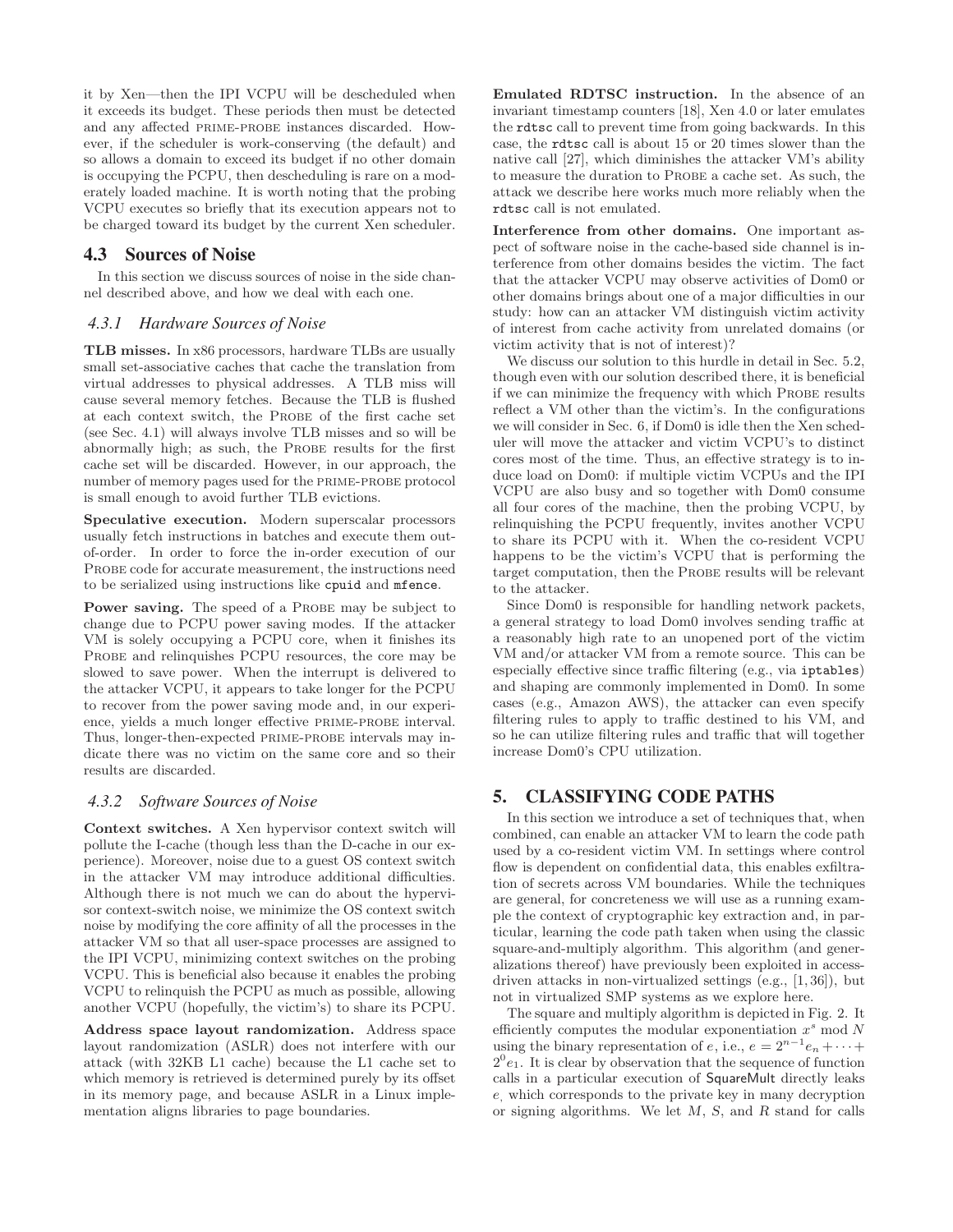| SquareMult(x, e, N):                    |     |
|-----------------------------------------|-----|
| let $e_n, \ldots, e_1$ be the bits of e |     |
| $y \leftarrow 1$                        |     |
| for $i = n$ down to 1 {                 |     |
| $y \leftarrow$ Square $(y)$             | (S) |
| $y \leftarrow$ ModReduce $(y, N)$       | (R) |
| if $e_i = 1$ then {                     |     |
| $y \leftarrow \mathsf{Mult}(y, x)$      | (M) |
| $y \leftarrow$ ModReduce $(y, N)$       | R)  |
|                                         |     |
|                                         |     |
| return y                                |     |
|                                         |     |

Figure 2: The square-and-multiply algorithm.

to Mult, Square, and ModReduce, respectively, as labeled in Fig. 2. Thus, the sequence SRMRSR corresponds to exponentiation by  $e = 2$ .

The techniques we detail in the next several sections show how an attacker can, despite VMM isolation, learn such sequences of operations.

#### **5.1 Cache Pattern Classifier**

Recall from Sec. 4 that the output of a single primeprobe instance is a vector of timings, one timing per cache set. The first step of our algorithm is to classify each such vector as indicating a multiplication  $(M)$ , modular reduction  $(R)$  or squaring  $(S)$  operation. To do so in our experiments, we employ a multiclass support vector machine (SVM), specifically that implemented in libsvm [15]. An SVM is a supervised machine learning tool that, once trained, labels new instances as belonging to one of the classes on which it was trained. It also produces a *probability estimate* in  $(0, 1]$  associated with its classification, with a number closer to 1 indicating a more confident classification.

To use an SVM to classify new instances, it is necessary to first train the SVM with a set of instance-label pairs. To do so, we use a machine with the same architecture as the machine on which the attack will be performed and configure it with the same hardware settings. We then install a similar software stack for which we have total control of the hypervisor. To collect our training data, we create a victim VM and attacker VM like those one would use during an attack. We use the xm command-line tools in Dom0 to pin the VCPUs of the victim VM and attacker's probing VCPU to the same PCPU. We then set the victim VM to repeatedly performing modular exponentiations with the same arguments and, in particular, with an exponent of all 1's, and the probing VCPU to repeatedly performing prime-probe instances.

This allows for the collection of vectors, one per primeprobe instance, but there remains the challenge of accurately labeling them as M, S or R. To do so, we need to establish communication from the victim VM to the attacker VM to inform the latter of the operation being performed (multiplication, squaring, or modular reduction) at any point in time. However, this communication should take as little time as possible, since if the communication takes too long, measurements collected from the prime-probe trials during training would differ from those in testing.

We employ cross-VM shared memory for this communication. Briefly, Xen permits different domains to establish memory pages shared between them (see [16, Ch. 4]). We utilize this shared memory by modifying the victim VM to write to the shared memory the type of operation (M, S, or R) immediately before performing it, and the attacker VM reads this value immediately after completing each PROBE of the entire cache.

Another challenge arises, however, which is how to modify the victim VM's library that performs the exponentiation while keeping other parts of the library unchanged. Adding the shared-memory writes prior to compilation would change the layout of the binary and so would ruin our PROBE results for the purpose of training. Instead, we prepare the instructions for shared-memory writing in a dynamic shared library called libsync. Then we instrument the binary of the exponentiation library to hook the Square, Mult, and ModReduce functions and redirect each to libsync, which simply updates the shared memory and jumps back to the Square, Mult or ModReduce function, as appropriate. Because the libsync and victim's library are compiled independently, the address space layout of the latter remains untouched. Even so, the memory-writing instructions slightly pollute the instruction cache, and so we exclude the cache sets used by these instructions (three sets out of 64).

#### **5.2 Noise Reduction**

There are two key sources of noise that we need to address at this phase of the key extraction process. The first is the classification errors of the SVM. Noise arising from events such as random fluctuations in probe timings causes the majority of SVM classification errors. Incomplete prime-probe overlap with exponentiation operations occasionally creates ambiguous cache observations, for which no classification is strictly correct. The second is the presence of PRIME-PROBE results and, in turn, SVM outputs that simply encode no information of interest to the attacker for other reasons, e.g., because the victim VCPU had migrated to a different PCPU from the attacker or because it was performing an operation not of interest to the attacker. Consequently, we develop a sequence of mechanisms to refine SVM outputs to reduce these sources of noise.

Hidden Markov Model. We start by employing a hidden Markov model (HMM) to eliminate many of the errors in SVM output sequences. (We assume reader familiarity with HMM basics. For an overview, see, e.g., [12].) Our HMM models the victim's exponentiation as a Markov process involving transitions among hidden "square,""multiply," and "reduce" states, respectively representing Square, Mult, and ModReduce operations. As exponentiation is executed by the victim, labels output by the attacker's SVM give a probabilistic indication of the victim's hidden state.

As the SVM outputs multiple labels per Square, Mult, or ModReduce operation, we represent an operation as a *chain* of hidden states in the HMM. As is the case with any errorcorrecting code, the redundancy of SVM output labels helps rectify errors. Intuitively, given multiple labels per operation (e.g., induction of correct sequence SSSSS by a Square operation), the HMM can correct occasional mislabelings (e.g., the outlying M in SSSMS). The HMM also corrects errors based on structural information, e.g., the fact that a square or multiply is always followed by a modular reduction.

While the HMM takes as input a sequence of SVM labels, each such label, S, M, or R, is first mapped into an expanded label set that reflects its corresponding level of SVM confidence. Given a "high" SVM confidence, in the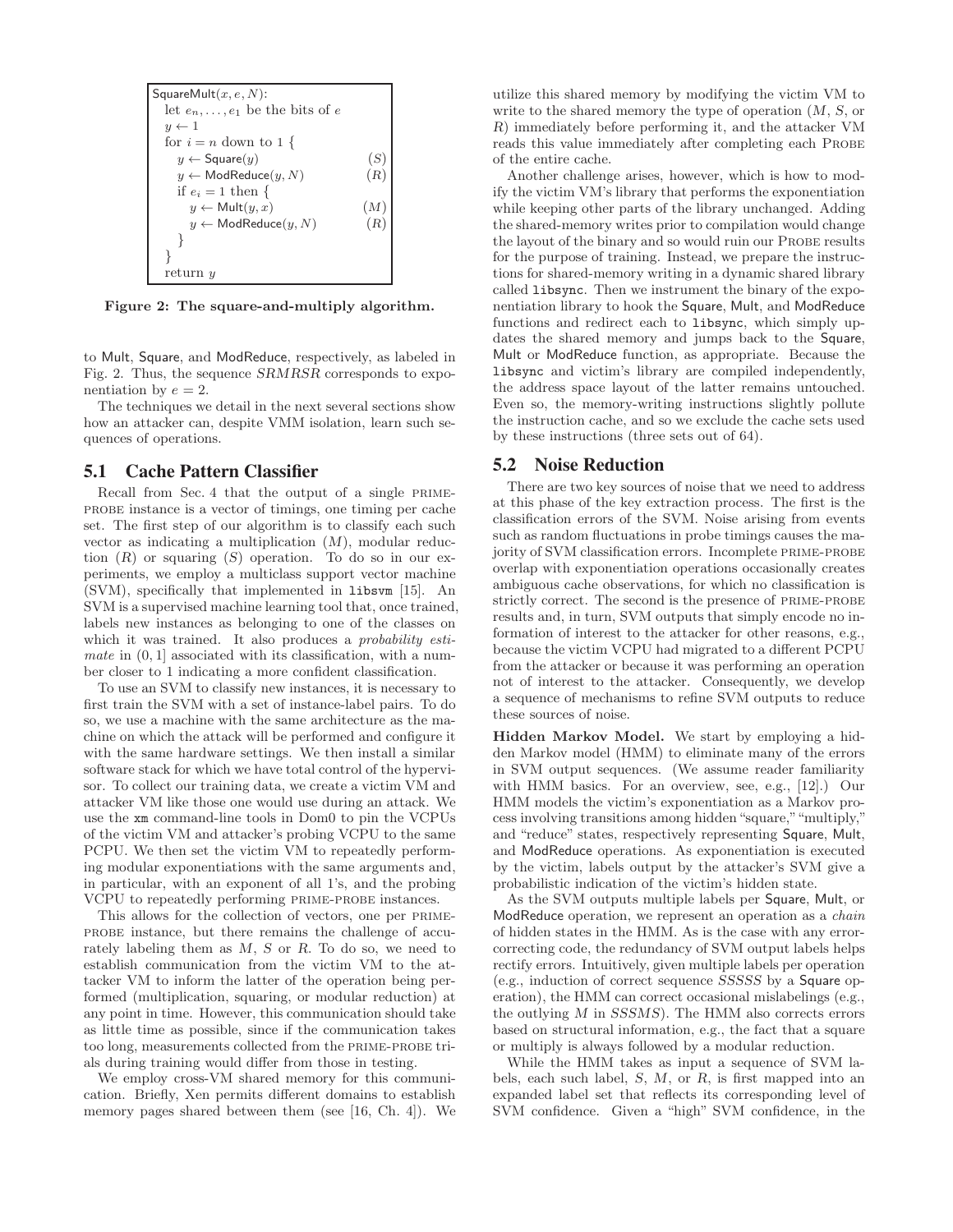

Figure 3: Diagram of the HMM used in our experiments with 4096-bit base  $x$  and modulus  $N$ . Emission labels are depicted in the lower half, hidden states in the upper half. Solid arrows indicate transitions, dotted arrows denote emissions. Emission probabilities below 0.01 are omitted.

range [0.8, 1.0], a label remains unchanged. For "medium" confidence, lying within [0.6, 0.8), a label is transformed into a different label indicating this medium confidence; i.e., S, M, and R are mapped respectively to new labels s, m, and r. Finally, given a "low" confidence, in [0, 0.6), any of S, M, or  $R$  is mapped to a generic, "low confidence" label  $L$ .

In brief, then, the SVM output label set  $\{S, M, R\}$  is expanded, through coarse integration of SVM confidence measures, into a set of seven labels  $\{S, M, R, s, m, r, L\}$ . This expanded set constitutes the emission labels of the HMM. We found that hand-tuning the transition and emission probabilities in the HMM resulted in better performance, i.e., fewer errors in HMM decoding, than training via the Baum-Welch algorithm [10]. The full HMM, with hidden states, emission labels, and transition and emission probabilities, is depicted in Fig. 3.

Given this HMM and a sequence of expanded-label SVM emissions, we run a standard Viterbi algorithm [45] to determine the maximum likelihood sequence of corresponding hidden states. The result is a sequence of labels from the hidden-state set  $\{S1, \ldots, S5, M1, \ldots, M5, R1, \ldots, R5,$ Unknown}. We refer to this as the HMM output sequence.

Post-processing HMM Outputs. We post-process HMM output sequences to remove state labels that are redundant or agnostic to key-bit values. The states in an HMM operator chain (e.g.,  $S1 \dots S4 S5^+$ , where " $S5^+$ " denotes one or more occurrences of S5) collectively indicate only a single operation (e.g., one instance of Square). Thus, our postprocessing step replaces every chain of the form  $S1 \dots S4 S5^+$ with a single S and every chain of the form  $M1 \dots M4 M5^+$ with a single M. Unknown states carry no information about key bit values and so are discarded.

We found it necessary to post-process  $R1...R4 R5^+$  chains in a somewhat more refined manner. Recall that ModReduce operations are key-agnostic, and so we discarded such chains, provided that they were short. The HMM output sequence, however, would sometimes include long chains of the form  $R1 \ldots R4 R5^+$ , which would typically signal a cryptographic observation that passed unobserved. Any such chain of sufficient length was thus replaced in post-processing with a  $\ast$ , indicating a hypothesized omitted Mult or Square. In our

experiments described in Sec. 6, we did so for chains of the form  $R1 \dots R4 R5^+$  of length 24 or more. Chains of length less than this were discarded.

Consequently, post-processing yields refined HMM outputs over the label set  $\{S, M, *\}.$ 

Filtering out non-cryptographic HMM outputs. Successful key reconstruction requires that we reliably identify and retain observed sequences of cryptographic operations, i.e., those involving private key material, while discarding non-cryptographic sequences. Extraneous code paths arise when the victim migrates to a core away from the attacker or executes software independent of the cryptographic key.

The SVM in our attack does not include a label for extraneous code paths. (Non-cryptographic code constitutes too broad a class for effective SVM training.) Long noncryptographic code paths, however, are readily distinguishable from cryptographic code paths based on the following observation. A random private key—or key subsequence includes an equal number of 0 and 1 bits in expectation. As a 1 induces a square-and-multiply, while a 0 induces a squaring only, the expected ratio of corresponding  $S$  to  $M$  labels output by the SVM, and thus the HMM, is 2:1. Thus, a reasonably long key subsequence will evidence approximately this 2:1 ratio with high probability. In contrast, a non-cryptographic code path tends to yield many Unknown states and therefore outputs sequences that are generally discarded, or in rare cases yields short sequences with highly skewed S-to-M ratio.

The following elementary threshold classifier for cryptographic versus non-cryptographic post-processed HMM output sequences proves highly accurate. Within a given HMM output sequence, we identify all subsequences of S and M labels of length at least  $\alpha$ , for parameter  $\alpha$ . (In other words, we disregard short subsequences, which tend to be spurious and erroneously skew S-to-M ratios.) We count the total number a of S labels and b of M labels across all of these subsequences, and let  $a/(b+1)$  represent the total S-to-M ratio. (Here " $+1$ " ensures a finite ratio.) If this S-to-M ratio falls within a predefined range  $[\rho_1, \rho_2]$ , for parameters  $\rho_1$  and  $\rho_2$ , with  $0 < \rho_1 < 2 < \rho_2$ , the output sequence is classified as a cryptographic observation. Otherwise, it is classified as non-cryptographic.

We found that we could improve our detection and filtering of inaccurate cryptographic sequences by additionally applying a second, simple classifier. This classifier counts the number of MM label pairs in an HMM output sequence. As square-and-multiply exponentiation never involves two sequential multiply operations—there is always an interleaved squaring—such MM pairs indicate a probable erroneous sequence. Thus, if the number of MM pairs exceeds a parameter  $\beta$ , we classify the output sequence as inaccurate and discard it.

We applied these two classifiers  $(S$ -to- $M$  ratio and  $MM$ pair) to all HMM output sequences, and discarded those classified as non-cryptographic. The result is a set of postprocessed, filtered HMM outputs, of which an overwhelming majority represented observed cryptographic operations, and whose constituent labels were largely correct.

#### **5.3 Code-path reassembly**

Recall that a major technical challenge in our setting is the fact that the victim VM's VCPUs float across physical cores. This movement frequently interrupts attacker VM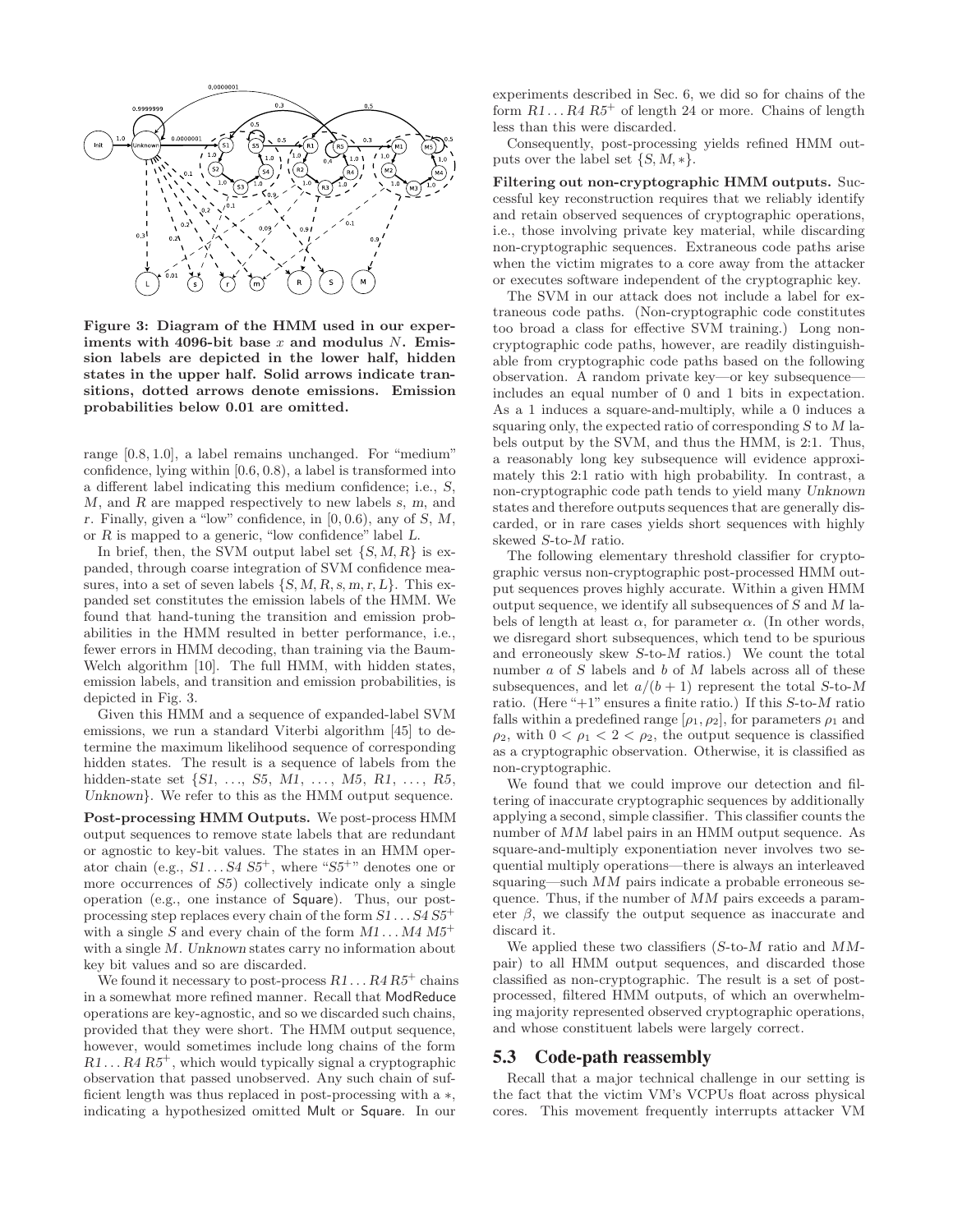prime-probe attempts, and truncates corresponding HMM output sequences. It is thus helpful to refer to the postprocessed, filtered HMM outputs as *fragments*.

Fragments are short, more-or-less randomly positioned subsequences of hypothesized labels for the target key operations. Despite the error-correcting steps detailed above, fragments also still contain a small number of erroneous S and M labels as well as ∗ labels. The error-correcting steps detailed in Sec. 5.2 operate *within* fragments. In the final, sequence-reconstruction process described here, we correct errors by comparing labels *across* fragments, and also "stitch" fragments together to achieve almost complete codepath recovery. This will reveal most of the key sequence; simple brute forcing of the remaining bits reveals the rest.

Accurate sequence alignment and assembly of fragments into a full key-spanning label sequence is similar to the wellknown sequence-reconstruction problem in bioinformatics. There are many existing tools for DNA sequencing and similar tasks, e.g., [7, 17]. However, various differences between that setting and ours, in error rates, fragment lengths, etc., have rendered these tools less helpful than we initially hoped, at least so far. We therefore developed our own techniques, and leave improving them to future work.

In this final, sequence-reconstruction step of key recovery, we partition fragments into batches. The number of batches  $\zeta$  and number of fragments  $\theta$  per batch, and thus the total number  $\zeta\theta$  of fragments that must be harvested by the attacker VM, are parameters adjusted according to the key-recovery environment. It is convenient, for the final stage of processing ("Combining spanning sequences," see below) to choose  $\zeta$  to be a power of three.

Our final processing step here involves three stages: interfragment error correction, fragment stitching to generate sequences that span most of the code-path, and then a method for combining spanning sequences to provide an inferred code-path. The first two stages operate on individual batches of fragments, as follows:

Cross-fragment error-correction. In this stage, we correct errors by comparing labels across triples of fragments.

First, each distinct pair of fragments is aligned using a variant of the well-known dynamic programming (DP) algorithm for sequence alignment [31]. We customize the algorithm for our setting in the following ways. First, we permit a ∗ label to match either a S or an M. Second, because two fragments may reflect different, potentially non-intersecting portions of the key, terminal gaps (i.e., inserted before or after a fragment) are not penalized. Third, a contiguous sequence of nonterminal gaps is penalized quadratically as a function of its length, and a contiguous sequence of matches is rewarded quadratically as a function of its length.

We then construct a graph  $G = (V, E)$  in which each fragment is represented by a node in  $V$ . An edge is included between two fragments if, after alignment, the number of label matches exceeds an empirically chosen threshold  $\gamma$ . Of interest in this graph are *triangles*, i.e., cliques of size three. A triangle  $(v_1, v_2, v_3)$  corresponds to three mutually overlapping fragments / nodes,  $v_1$ ,  $v_2$ , and  $v_3$ , and is useful for two purposes.

First, a triangle permits cross-validation of pairwise alignments, many of which are spurious. Specifically, let  $k_{12}$  be the first position of  $v_1$  to which a (non-gap) label of  $v_2$ aligned; note that  $k_{12}$  could be negative if the first label of  $v_2$  aligned with an initial terminal gap of  $v_1$ , and similarly for  $k_{13}$  and  $k_{23}$ . If  $|(k_{13} - k_{12}) - k_{23}| \leq \tau$ , where  $\tau$  is an algorithmic parameter (5 in our experiments), then the alignments are considered mutually consistent. (Intuitively,  $k_{13} - k_{12}$  is a measure of alignment between  $v_2$  and  $v_3$  with respect to  $v_1$ , while  $k_{23}$  measures direct alignment between  $v_2$  and  $v_3$ . Given perfect alignment, the two are equal.) Then, the triangle is *tagged* with the "length" of the region of intersection among  $v_1, v_2$  and  $v_3$ 

The second function of triangles is error-correction. Each triangle  $(v_1, v_2, v_3)$  of G is processed in the following way, in descending order. Each position in the region of intersection of  $v_1, v_2$  and  $v_3$  has three corresponding labels (or gaps), one for each fragment. If two are the same non-gap label, then that label is mapped onto all three fragments in that position. In other words, the three fragments are corrected over their region of intersection according to majority decoding over labels.

Cross-fragment error-correction changes neither the length nor number of fragments in the batch. It merely reduces the global error rate of fragment labels. We observe that if the mean error rate of fragments, in the sense of edit distance from ground truth, is in the vicinity of 2% at this stage, then the remaining processing results in successful key recovery. We aim at this mean error rate in parameterizing batch sizes  $(\theta)$  for a given attack environment.

Fragment stitching. In this next processing stage, a batch of fragments is assembled into what we call a *spanning sequence*, a long sequence of hypothesized cryptographic operations. In most cases, the maximum-length spanning sequence for a batch covers the full target key.

The DP algorithm is again applied in this stage to every pair of fragments in a batch, but now customized differently. First, terminal gaps are still not penalized, though a contiguous sequence of matches or (nonterminal) gaps accumulates rewards or penalties, respectively, only linearly as a function of its length. This is done since the fragments are presumably far more correct now, and so rewarding sequences of matches superlinearly might overwhelm any gap penalties. Second, the penalty for each nonterminal gap is set to be very high relative to the reward for a match, so as to prevent gaps unless absolutely necessary.

Following these alignments, a directed graph  $G' = (V', E')$ is constructed in which each node in  $V'$  (as in  $V$  above) represents a fragment. An edge  $(v_1, v_2)$  is inserted into E' for every pair of fragments  $v_1$  and  $v_2$  with an alignment in which the first label in  $v_2$  is aligned with some label in  $v_1$  after the first. (Intuitively,  $v_2$  overlaps with and sits to the "right" of  $v_1$ .) Assuming, as observed consistently in our experiments, that there are no alignment errors in this process, the resulting graph G' will be a directed *acyclic* graph (DAG).<sup>2</sup>

A path of fragments / nodes  $v_1, v_2, \ldots, v_m \in V'$  in this graph is stitched together as follows. We start with a source node  $v_1$  and append to it the non-overlapping sequence of labels in  $v_2$ , i.e., all of the labels of  $v_2$  aligned with the ending terminal gaps of  $v_1$ , if any. (Intuitively, any labels in  $v_2$  positioned to the "right" of  $v_1$  are appended to  $v_1$ .) We build up a label sequence in this way across the entire path. The resulting sequence of labels constitutes a spanning sequence. We employ a basic greedy algorithm to identify

<sup>&</sup>lt;sup>2</sup>A cycle in this graph indicates the need to adjust parameters in previous stages and retry.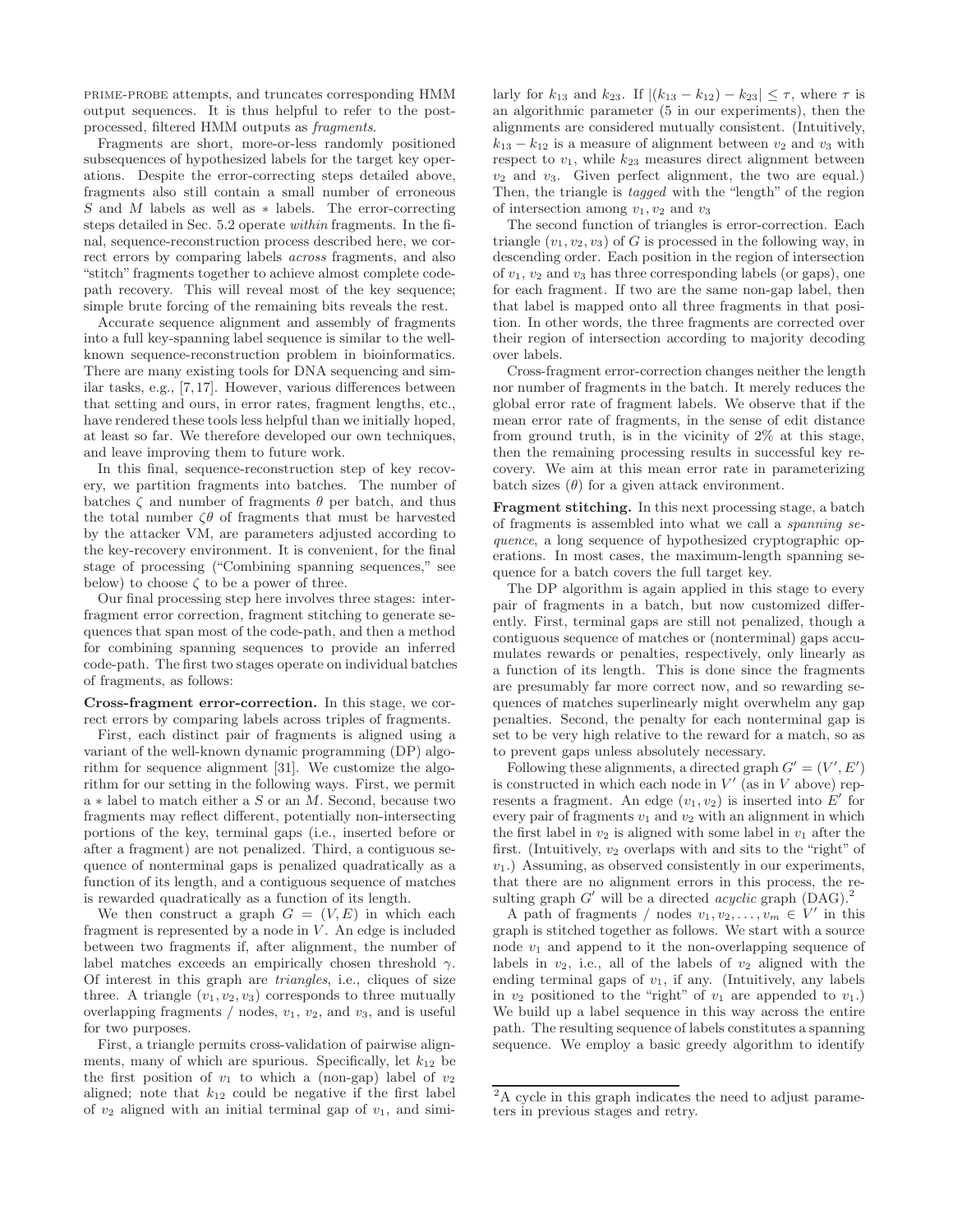the path in  $G'$  that induces the maximum-length spanning sequence.

Combining spanning sequences. The previous stages, applied per batch, produce  $\zeta$  spanning sequences. The  $\zeta$ spanning sequences emerging from the fragment stitching stage are of nearly, but not exactly, equal length, and contain some errors. For the final key-recovery stage, we implement an alignment and error-correction algorithm that proceeds in rounds. In each round, the sequences produced from the previous round are arbitrarily divided into triples, and each triple is reduced to a single spanning sequence that is carried forward to the next round (and the three used to create it are not). For this reason, we choose  $\zeta$ , the number of batches, to be a power of three, and so we iterate the triple-merging algorithm  $log_3 \zeta$  times. The result is a sequence of hypothesized cryptographic operations covering enough of the target key to enable exhaustive search over all possibilities for any remaining ∗ values.

Each round proceeds as follows. Each triple  $(s_1, s_2, s_3)$ is first aligned using a basic three-way generalization of DP (e.g., see [23, Section 4.1.4]). This may insert gaps (rarely consecutively) into the sequences, yielding new sequences  $(s'_1, s'_2, s'_3)$ . Below we denote a gap so inserted by the "label" ⊔. The algorithm is parameterized to prevent alignment of S and M labels in the same position within different spanning sequences.

To the resulting aligned sequence triple  $(s'_1, s'_2, s'_3)$ , the length of which is denoted as  $\ell$ , is applied a modified majoritydecoding algorithm that condenses the triple into a single, merged output sequence. We say that  $s'_1$ ,  $s'_2$ , and  $s'_3$  *strongly agree* at position j if all three sequences have identical labels at position j or, for  $1 < j < \ell$ , if any two of the three have identical labels at each of positions  $j-1$ , j, and  $j+1$ . In this step, the output sequence adopts a label at position  $j$ if the three strongly agree on that label at position  $i$  and the label is S, M, or, in the last round, ⊔. Otherwise, the output sequence adopts  $*$  at position j. At the end of the last round, any residual ⊔ labels are removed.

## **6. EVALUATION**

We performed a case study using the libgcrypt v.1.5.0 cryptographic library (see http://www.gnu.org/software/ libgcrypt/). This is the most recent version of libgcrypt; our results extend to cover earlier versions as well. To be concrete, we also fixed an application that uses the library: Gnu Privacy Guard (GnuPG) v.2.0.19 (http://www.gnupg. org/). GnuPG is used widely for encrypting and signing email, but we note that libgcrypt use goes beyond just GnuPG. The attack should extend to any application using the vulnerable routines from libgcrypt.

ElGamal encryption. Manual code review revealed that libgcrypt employs a more-or-less textbook variant of the square-and-multiply modular exponentiation algorithm for use with cryptosystems such as RSA [40] and ElGamal [19]. Our case study focuses on the latter.

ElGamal encryption in libgcrypt uses a cyclic group  $\mathbb{Z}_p^*$ for prime  $p$  and generator  $q$ . The bit length size of  $p$  is dictated by a user-specified security parameter  $\kappa$ . Given g and p, a secret key is chosen uniformly at random to be a non-negative integer  $x$  whose bit length is, for example, 337, 403, or 457 when  $\kappa$  is 2048, 3072, or 4096, respectively. We note that this deviates from standard ElGamal, in which one

would have  $|x| \approx |p|$ . The smaller exponent makes decryption faster. The public key is set to be  $X = g^x \text{ mod } p$ .

To encrypt a message  $M \in \mathbb{Z}_p^*$ , a new value  $r \in \mathbb{Z}_m$ , for  $m = 2^{|x|}$ , is chosen at random; the resulting ciphertext is  $(g<sup>r</sup>, X<sup>r</sup>·M)$ . (Typically M is a key for a separate symmetric encryption mechanism.) Decryption of a ciphertext  $(R, Y)$ is performed by computing  $R^x$  mod p, inverting it modulo p, and then multiplying  $Y$  by the result modulo  $p$ .

Our attack abuses the fact that computation of  $R^x$  mod  $p$ during decryption is performed using the square-and-multiply modular exponentiation algorithm. The pseudocode of Fig. 2 is a close proxy of the code used by libgcrypt.

#### **6.1 With a Work-Conserving Scheduler**

Experiment settings. We evaluated our attack in a setting in which two paravirtualized guest VMs, each of which possesses two VCPUs, co-reside on a single-socket quad-core processor, specifically an Intel Core 2 Q9650 with an operating frequency of 3.0GHz. The two guest VMs and Dom0 were each given *weight* 256 and *cap* 0; in particular, this configuration is work-conserving, i.e., it allows any of them to continue utilizing a PCPU provided that no other domain needs it. Dom0 was given a single VCPU. One guest VM acted as the victim and the other as the attacker. We ran Xen 4.0 as the virtualization substrate, with rdtsc emulation disabled. Both VMs ran an Ubuntu 10.04 server with a Linux kernel 2.6.32.16. The size of the memory in the guest VMs was large enough to avoid frequent page swapping and so was irrelevant to the experiments. The victim VM ran GnuPG v.2.0.19 with libgcrypt version v.1.5.0, the latest versions as of this writing. The victim's ElGamal private key was generated with security parameter  $\kappa = 4096$ . Other parameters for our attack are shown in Fig. 4.

In general, the attacker can either passively wait for periods where it shares a PCPU with the victim, or can actively "create" more frequent and longer such periods on purpose. To abbreviate our experiment, we assumed a situa-

tion that is to the at-

| Parameter        | Sec. $6.1$ | Sec. $6.2$     |
|------------------|------------|----------------|
| $\rho_1, \rho_2$ |            |                |
| $\alpha$         | 200        | 100            |
|                  | 5          | 5              |
|                  | 9          | 9              |
|                  | 30         | 35             |
|                  | 5          | $\overline{5}$ |
|                  | 100        | 50             |

Figure 4: Parameter settings for attacks

tacker's advantage (but is nevertheless realistic), in which both Dom0 and one victim VCPU are CPU-bound, running non-cryptographic computational tasks. These conditions maximized the frequency with which the attacker and the *other* victim VCPU share a PCPU. As discussed in Sec. 4.3.2, Dom0 can be loaded by, for example, forcing it to analyze a high rate of traffic with expensive filtering rules. We experimented with several such scenarios (varying in the number of rules and packet rates), as well as other situations that would encourage the attacker and victim to share a PCPU (e.g., dedicating one core to Dom0, which "might be a good idea for systems running I/O intensive guests" [47]), many of which gave results similar to those reported here.

Another way in which we were generous to the attacker in this demonstration was that we assumed the victim VM would often perform ElGamal decryption with the target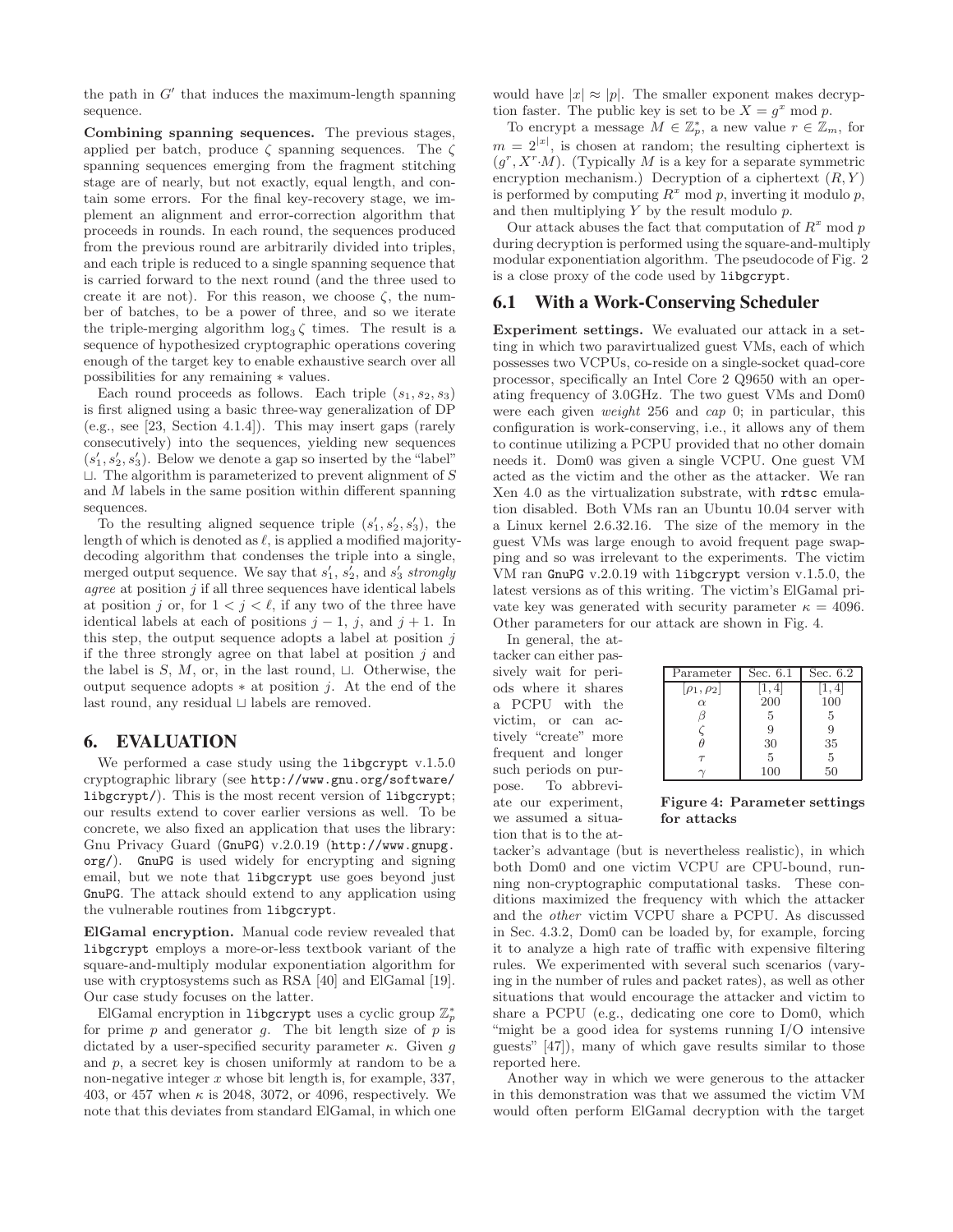

Figure 6: Results with work-conserving scheduler (Sec. 6.1). (a) Frequency of fragment lengths extracted, each bar represents the number of fragments whose length falls between the x-axis labels. (b) Accuracy of spanning sequences as a function of number of fragments in a batch.

key—e.g., because the attacker had the ability to remotely trigger decryption, as might be realistic for a network service that the attacker could invoke—and that this decryption executed on the victim VCPU that was not already computebound. As such, in our demonstration, the attacker did not have to wait indefinitely for a private-key decryption, but rather the victim performed decryptions over and over. Given our ability to filter non-cryptographic observations, less frequent exponentiations would slow down, but not prevent, the attack. In fact, it is worth noting that exponentiation with the private exponent under attack constitutes only roughly 2% of the execution time of a private-key decryption, and so even in this demonstration, 98% of victim execution was irrelevant to our attack and filtered out by our techniques.

Experiment results. Our SVM was trained as per the procedure discussed in Sec. 5.1 with prime-probe results from 30, 000 Square operations, 30, 000 Mult operations, and 80, 000 ModReduce operations. We skewed the training data toward ModReduce operations to minimize ModReduce operations being misclassified as Square or Mult operations. A three-fold cross validation resulted in the confusion matrix shown in Fig. 5.

In the attack, we performed 300, 000, 000 primeprobe trials in chunks of 100, 000. The data collection lasted about six hours, during which roughly 1000 key-related fragments were recovered from our HMM (Sec. 5.2).



Figure 5: Confusion matrix for SVM

Of these, 330 key-related fragments had length at least  $\alpha$ . The lengths of these fragments are shown in Fig. 6(a). Let the *accuracy* of a fragment be defined as 1 minus the normalized edit distance of the fragment from ground truth, i.e., the edit distance divided by the length of the fragment. On average, these fragments had 0.958 accuracy with a standard deviation of 0.0164.

We then combined fragments (Sec. 5.3) to produce spanning sequences. The accuracy of these spanning sequences was a function of the number of fragments in each batch, as shown in Fig. 6(b). We chose to use batches of 30 fragments each, yielding an average spanning sequence accuracy of 0.981.

The final step was to combine the spanning sequences (end of Sec. 5.3). The resulting key had no erasures, insertions or replacements. The only uncertainties arose from ∗ labels at the two ends or occasionally in the middle, each representing "no-op" (a spurious operation) or a single Square or Mult operation. This left us needing to perform a brute-force search for the uncertain bits, but the search space was only  $9,862 \text{ keys.}$ <sup>3</sup>

#### **6.2 With a Non-Work-Conserving Scheduler**

We also evaluated the attack for a non-work-conserving setting of the Xen scheduler which is configured as *weight* = 256 and  $cap = 80$  (and other parameters as shown in Fig. 4). The induced workload in Dom0 and the victim remains the same as in the previous section. Recall from Sec. 4 that this is a more difficult case for our attack, since it causes the IPI VCPU to be descheduled more aggressively, which in turn interferes with initiating an IPI to the probing VCPU. When this occurs, the corresponding PRIME-PROBE result must be discarded. Therefore, if the scheduler is non-workconserving, data collection takes longer and the fragments resulting from our HMM tend to be shorter.

These effects are demonstrated in Fig. 7, which shows the fragment lengths at the same stage of processing as is reflected in Fig. 6(a) for the work-conserving case. Despite the fact that these fragments are based on 1, 900, 000, 000 prime-probe trials (collected during about 45 hours), over six



Figure 7: Fragment lengths, non-work-conserving scheduler (Sec. 6.2)

times the number we collected in Sec. 6.1, only 322 fragments of length at least  $\alpha$  resulted—an order of magnitude less than the work-conserving case. And this occurred despite the fact that we set  $\alpha$  to only 100 in the non-workconserving case, i.e., half of the value in Sec. 6.1. These 322 fragments yielded 9 spanning sequences with average accuracy 0.98, which were "stitched" together into a single key with only a few missing bits, yielding a search space of only 6615 keys.

# **7. COUNTERMEASURES**

There are multiple avenues for possible defenses against cross-VM side-channels, whose benefits and downsides we discuss here.

Avoiding co-residency. In high-security environments, a longstanding practice is to simply not use the same computer to execute tasks that must be isolated from each other, i.e., to maintain an "air gap" between the tasks. This remains the most high-assurance defense against side-channel (and many other) attacks. But this would obviate many of the

<sup>3</sup>Rather than searching over all three possible operation assignments to each ∗ symbol, we prune the search space by grouping assignments into functional equivalence classes; e.g., (Square, no-op) is equivalent to (no-op, Square).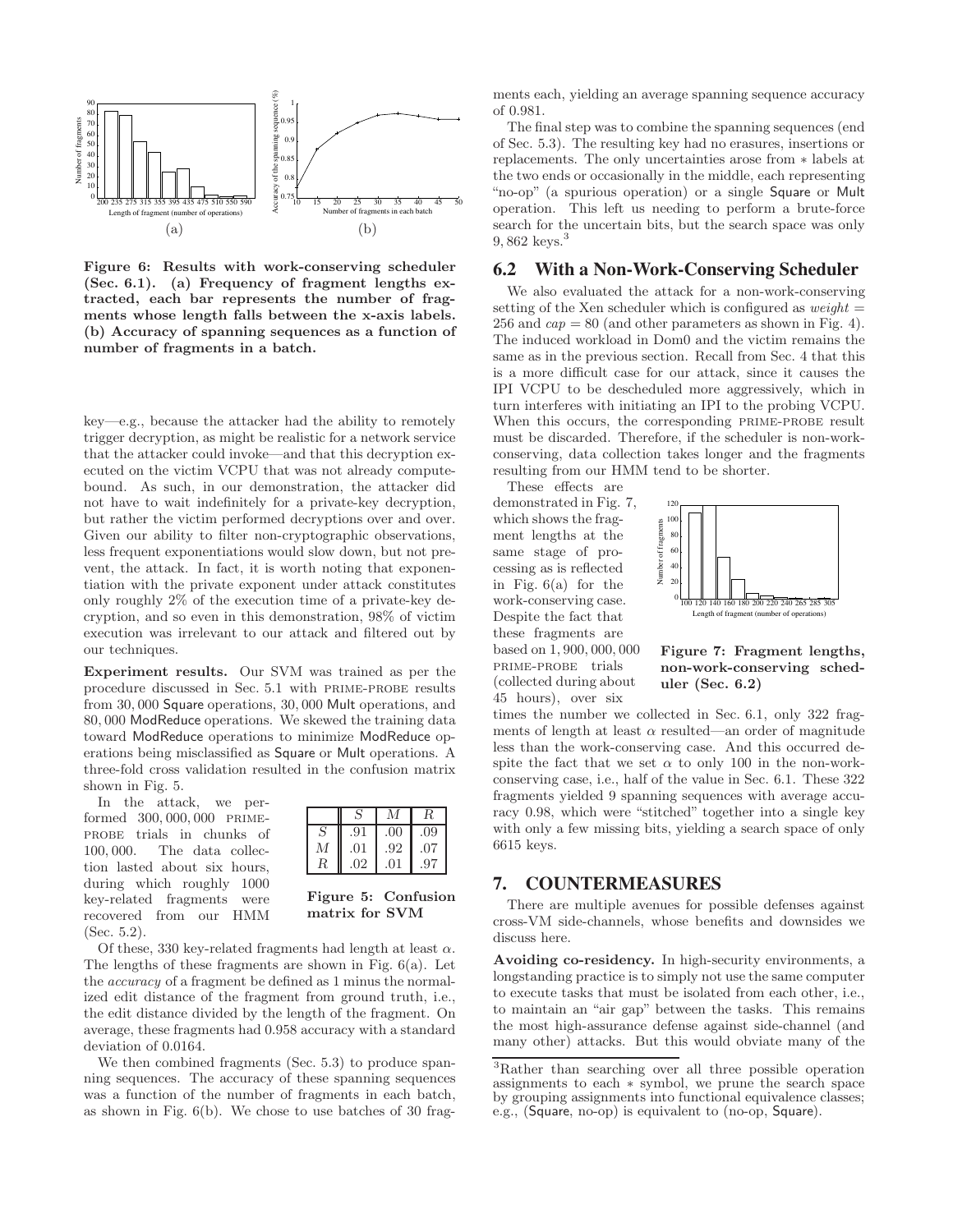current and future uses of VMs, including public clouds that multiplex physical servers such as Amazon EC2, Windows Azure, and Rackspace, and the other VM-powered applications discussed in the introduction.

Side-channel resistant algorithms. There exists a long line of work on cryptographic algorithms designed to be side-channel resistant (e.g., [11, 33, 35, 35, 36]). Recent versions of some cryptographic libraries attempt to prevent the most egregious side-channels; e.g., one can use the Montgomery ladder algorithm [30] for exponentiation or even a branchless algorithm. But these algorithms are slower than leakier ones, legacy code is still in wide use (as exhibited by the case of libgcrypt), and proving that implementations are side-channel free remains beyond the scope of modern techniques. Moreover, our techniques are applicable to noncryptographic settings where there are few existing mechanisms for preventing side-channels.

Core scheduling. Another defense might seek to modify scheduling to at least limit the granularity of interrupt-based side-channels. The current Xen credit scheduler optimizes low latency at the cost of allowing frequent interrupts, even by non-malicious programs. Future Xen releases [42] already have plans to modify the way interrupts are handled, allowing a VCPU to preempt another VCPU only when the latter has been running for a certain amount of time (default being 1ms). This will reduce our side-channel's measurement granularity, but not eliminate the side-channel. Coarser side channels may already prove damaging [39]. A fundamental question for future work, therefore, is what interruption granularity best balances performance and security.

# **8. CONCLUSION**

The use of virtualization to isolate a computation from malicious ones that co-reside with it is growing increasingly pervasive. This trend has been facilitated by the failure of today's operating systems to provide adequate isolation, the emergence of commodity VMMs offering good performance (e.g., VMWare, Xen, HyperV), and the growth of cloud facilities (e.g., EC2, Rackspace) that leverage virtualization to enable customers to provision computations and services flexibly. Given the widespread adoption of virtualization, it is thus critical that its isolation properties be explored and understood.

In this paper, we have shed light on the isolation properties (or lack thereof) of a leading VMM (Xen) in SMP environments, by demonstrating that side-channel attacks with fidelity sufficient to exfiltrate a cryptographic key from a victim VM can be mounted. Ours is the first demonstration of such a side-channel in a virtualized SMP environment. Challenges that our attack overcomes include: preempting the victim VM with sufficient frequency to enable fine-grained monitoring of its I-cache activity; filtering out numerous sources of noise in the I-cache arising from both hardware and software effects; and core migration that renders many attacker observations irrelevant to the task of extracting the victim's key. Through a novel combination of low-level systems implementation and sophisticated tools such as classifiers (e.g., SVMs and HMMs) and sequence alignment algorithms, we assembled an attack that was sufficiently powerful to extract ElGamal decryption keys from a victim VM in our lab tests.

# **Acknowledgments**

We are grateful to Victor Heorhiadi for his help with experiment setup and for his comments on drafts of this paper, and to Jan Prins for helpful discussions on sequencereconstruction algorithms. This work was supported in part by NSF grants 0910483 and 1065134, the Science of Security Lablet, and a grant from VMWare.

# **9. REFERENCES**

- [1] O. Aciiçmez. Yet another microarchitectural attack: Exploiting I-cache. In *ACM Workshop on Computer Security Architecture*, pages 11–18, October 2007.
- [2] O. Aciiçmez, B. B. Brumley, and P. Grabher. New results on instruction cache attacks. In *Cryptographic Hardware and Embedded Systems, CHES 2010, 12th International Workshop*, pages 110–124, August 2010.
- [3] O. Aciiçmez, Ç. K. Koç, and J.-P. Seifert. On the power of simple branch prediction analysis. In *2nd ACM Symposium on Information, Computer and Communications Security*, pages 312–320, March 2007.
- [4] O. Aciiçmez, W. Schindler, and C. K. Koç. Cache based remote timing attack on the AES. In *Topics in Cryptology – CT-RSA 2007, The Cryptographers' Track at the RSA Conference 2007*, pages 271–286, February 2007.
- [5] O. Aciicmez and J.-P. Seifert. Cheap hardware parallelism implies cheap security. In *Workshop on Fault Diagnosis and Tolerance in Cryptography*, pages 80–91, September 2007.
- [6] M. Armbrust, A. Fox, R. Griffith, A. D. Joseph, R. H. Katz, A. Konwinski, G. Lee, D. A. Patterson, A. Rabkin, I. Stoica, and M. Zaharia. A view of cloud computing. *Commun. ACM*, 53(4):50–58, 2010.
- [7] Celera Assembler. http://wgs-assembler.sourceforge.net/.
- [8] E. Bangerter, D. Gullasch, and S. Krenn. Cache games – bringing access-based cache attacks on AES to practice. In *32nd IEEE Symposium on Security and Privacy*, 2011.
- [9] P. Barham, B. Dragovic, K. Fraser, S. Hand, T. Harris, A. Ho, R. Neugebauer, I. Pratt, and A. Warfield. Xen and the art of virtualization. In *19th ACM Symposium on Operating Systems Principles*, pages 164–177, 2003.
- [10] L. E. Baum, T. Petrie, G. Soules, and N. Weiss. A maximization technique occurring in the statistical analysis of probabilistic functions of markov chains. *The Annals of Mathematical Statistics*, 41(1):164–171, 1970.
- [11] D. J. Bernstein. Cache-timing attacks on AES, 2005.
- [12] C. M. Bishop. *Pattern Recognition and Machine Learning*. Springer, October 2007.
- [13] D. Brumley and D. Boneh. Remote timing attacks are practical. *Computer Networks*, 48(5):701–716, 2005.
- [14] J. Callas, L. Donnerhacke, H. Finney, and R. Thayer. Openpgp message format. Technical report, RFC 2440, November, 1998.
- [15] C. C. Chang and C. J. Lin. LIBSVM: a library for support vector machines. *ACM Transactions on Intelligent Systems and Technology (TIST)*, 2(3):27, 2011.